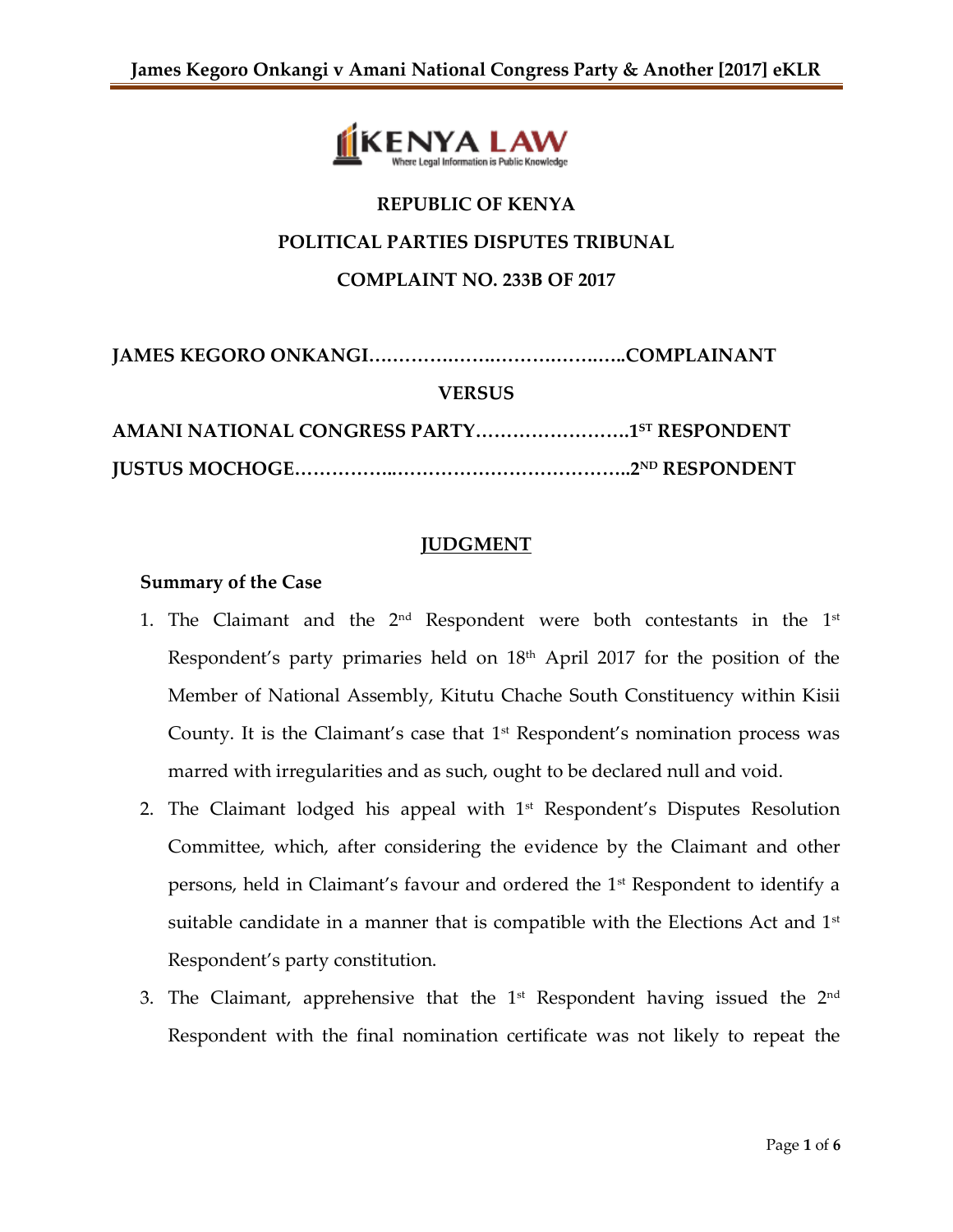nomination as directed by its Disputes Resolution Committee, approached this Tribunal for the following reliefs:

- a) An injunction to restrain the  $1<sup>st</sup>$  and the 2nd Respondent from presenting the 2 nd Respondent's name to the IEBC as the nominee for the position of the Member of National Assembly, Kitutu Chache South Constituency.
- b) An order declaring the 1<sup>st</sup> Respondent's nomination for Kitutu Chache South Constituency irregular, unfair and a nullity.
- c) An order declaring the Claimant as the valid  $1<sup>st</sup>$  Respondent's nominee for the position of the Member of National Assembly, Kitutu Chache South Constituency.
- d) An order directing the  $1<sup>st</sup>$  Respondent to conduct fresh nominations in the alternative for the position of the Member of National Assembly, Kitutu Chache South Constituency.
- 4. In reply, the  $2<sup>nd</sup>$  Respondent has denied the Claimant's allegation saying the nomination process was credible, free and fair and hence, implored this Tribunal to dismiss the Claimant's complaint forthwith.

#### **Issues for Determination**

5. The primary issue for determination is whether the  $1<sup>st</sup>$  Respondent's nominations for the position of the Member of National Assembly, Kitutu Chache South Constituency held on  $18<sup>th</sup>$  April 2017 was free, fair and credible.

#### **Analysis**

6. The requirement for free and fair elections is one of the general principles undergirding Kenya's electoral processes. For an election exercise to be said to have been free and fair, according to *Article 81* of the *Constitution of Kenya, 2010,* the following conditions must be met. They include allowing voting through secret balloting, freedom from violence, intimidation and improper influence or corruption, elections being conducted transparently by an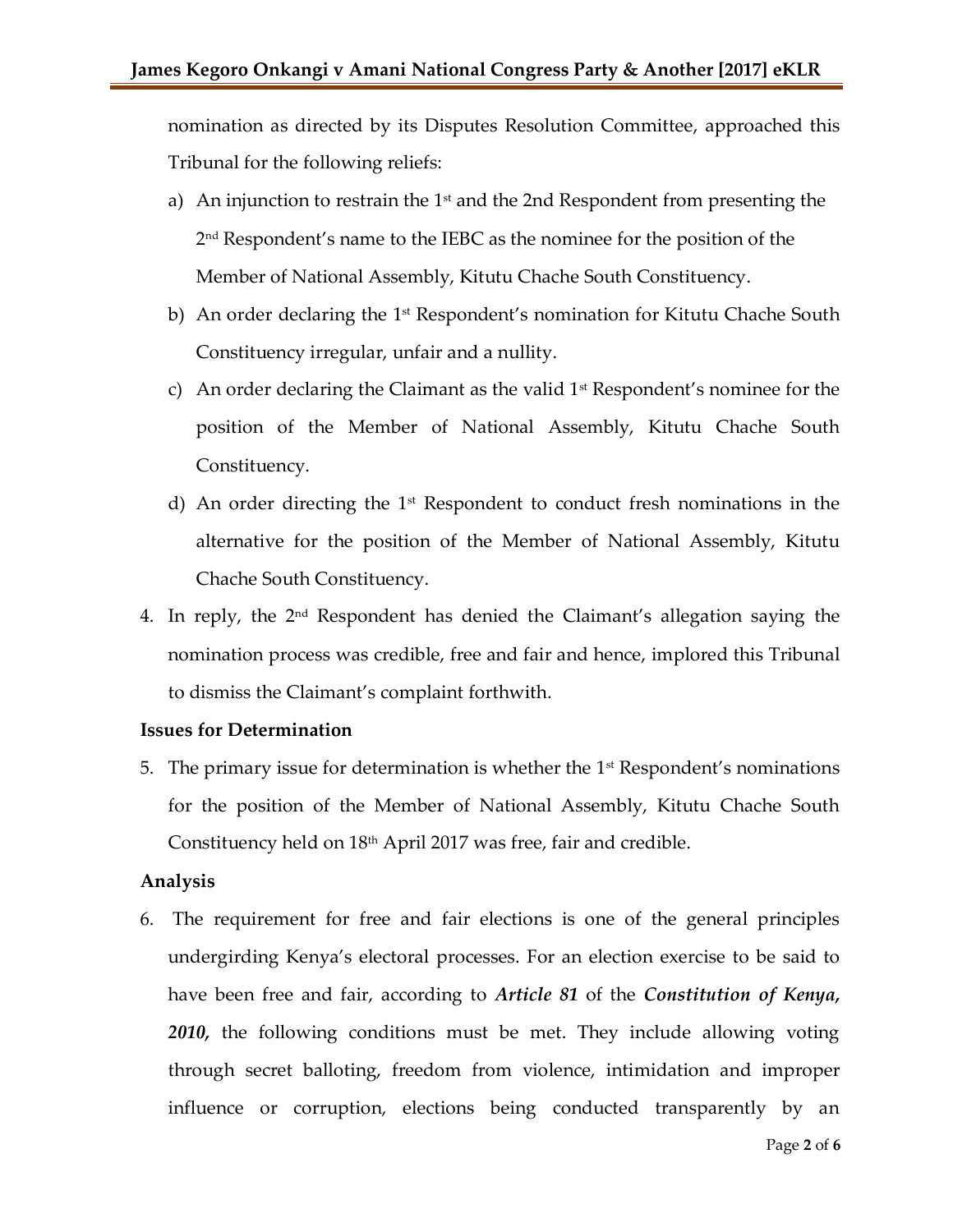independent body and administered in an impartial, neutral, efficient, accurate and accountable manner.

- 7. These requirements also underlie the citizens' rights and freedoms contained in *Article 38* of the *Constitution of Kenya, 2010,* and as such, are binding on political parties' nomination processes. *Article 38* guarantees the right of every citizen to make political choices, which includes the right to form and participate in the activities of a political party. In this regard, one has the right to take part in a free, fair and regular elections based on universal suffrage and the free expression of will to vie for any office of any political party to which such a person is a member.
- 8. To this end, *Article 91 (1) (d)* of the Constitution specifically obligates political parties in Kenya to abide by the democratic principles of good governance, promote and practice democracy through regular, fair and free elections within the party. To fulfil these constitutional requirements, *section 9* of the *Political Parties Act, 2011* read together with the *Second Schedule* of the same sets out the key issues that must be contained in the constitutions of all duly registered political parties in Kenya.
- 9. The relevant issue for our purposes in the matter is the rule that a political party constitution must establish guidelines for, among other things, the nomination of candidates for elections.
- 10. The  $1<sup>st</sup>$  Respondent's nomination rules also guarantee the rights and freedoms of their members to a free, fair and credible elections. As a political party that is duly registered in Kenya, the 1<sup>st</sup> Respondent owed to its members the obligation to conduct a free, fair and credible nomination process. This meant, among other things, that the exercise ought to have been free from violence, intimidation of voters or influence by corruption and accurate recording of the results of votes balloted by the Returning Officer.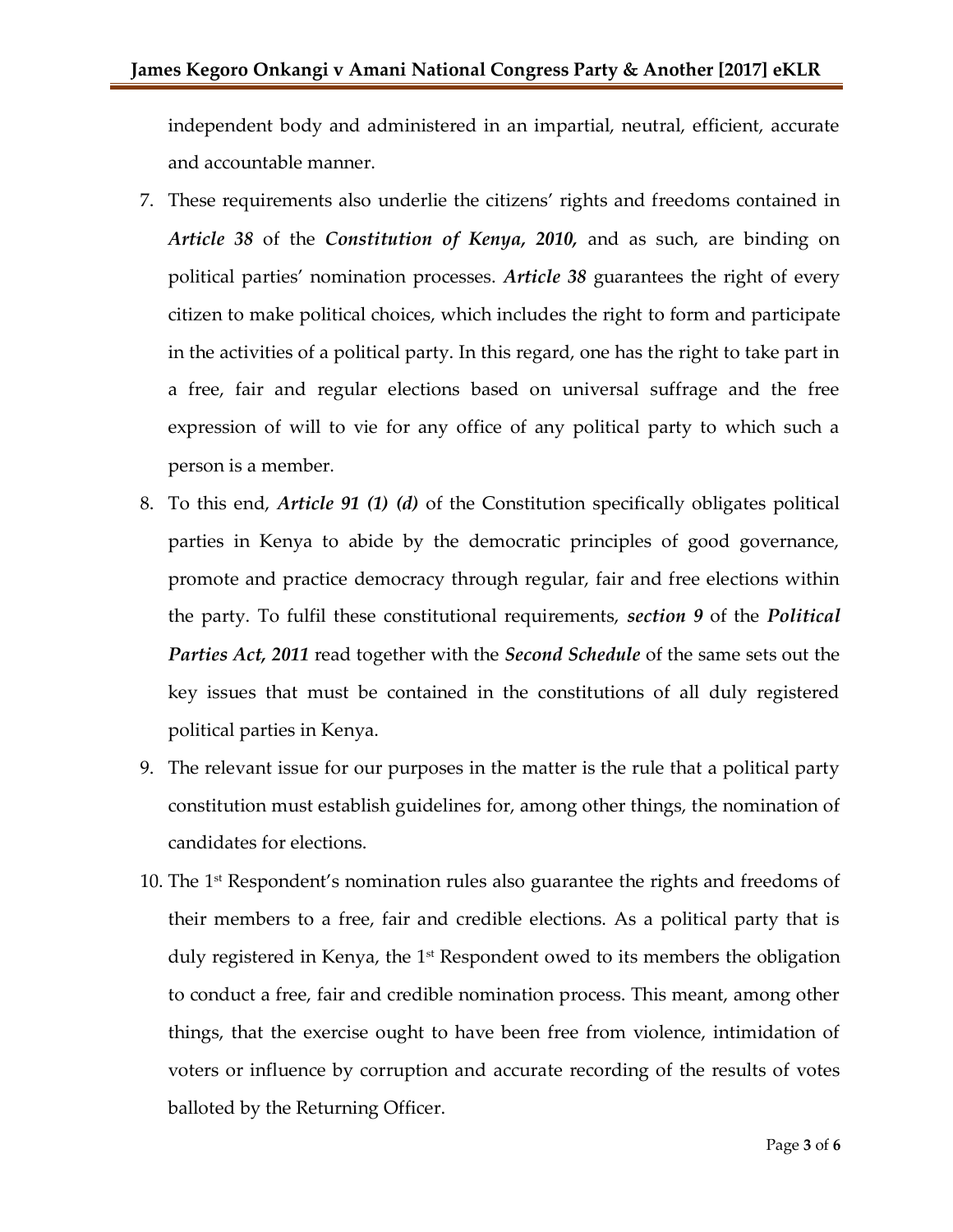- 11. The Claimant swore affidavit citing several incidences of electoral malpractices. These included late arrival of ballot boxes and ballot papers at the polling stations, several polling centres did not receive voting materials and thus no voting took place, loss of ballot papers, ballot boxes and failure to announce results, ballot boxes in certain areas being delivered by the Claimant's rival and failure to use party register to conduct the nomination process.
- 12. The 1<sup>st</sup> Respondent's Disputes Resolution Committee also concurred with the Claimant's observations that the  $1<sup>st</sup>$  Respondent's nomination exercise for the position of the Member of National Assembly, Kitutu Chache South Constituency did not meet the requirements for a free, fair and credible election and as such, ordered the  $1<sup>st</sup>$  Respondent to settle on a methodology to determine a suitable candidate for the said position.
- 13. Question: what is the correct methodology for determining the suitable candidate in this case, should it be through a party primary exercise or direct nomination?
- 14. To answer this question, it is vital seeking recourse to the provisions of the  $1^\text{st}$ Respondent's party constitution. *Rules 8.11* and *8.12* of the said constitution establishes two ways of determining the nominee for an election. *Rule 8.11* deals with direct nomination while *rule 8.12* is concerned with nominations through a party primary process. The rules provide:

*Rule 8.11 "Where there is only one successful applicant or the applicant unopposed such applicant shall be declared the ANC candidate."*

*Rule 8.12 "If there is more than one aspirant, the National Elections Board will prepare and announce the list of all approved applicants and organise party nominations as appropriate."* 

15. Clearly, there was more than one aspirant who had shown interest in the nomination for the position of the Member of National Assembly, Kitutu Chache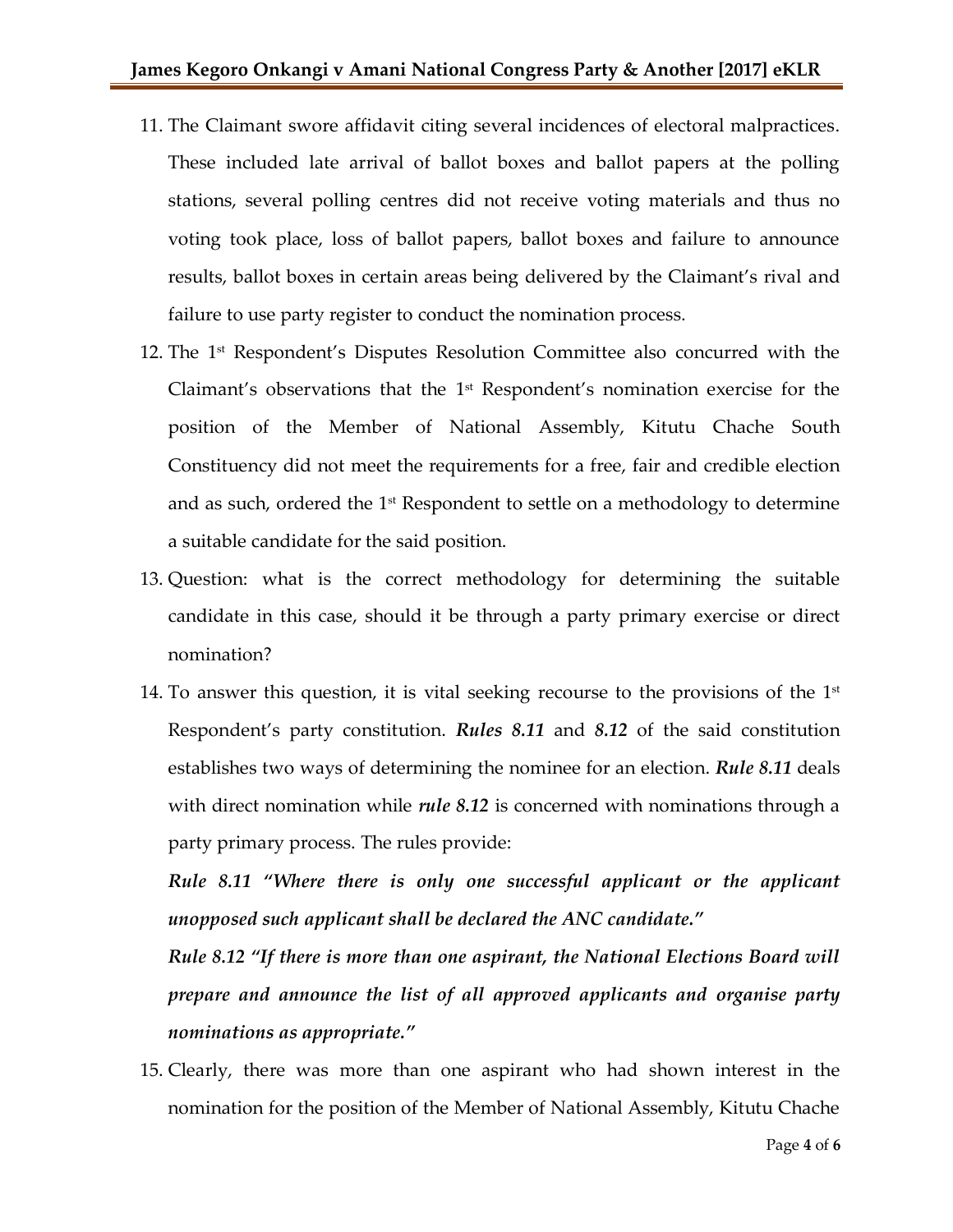South Constituency on the  $1<sup>st</sup>$  Respondent's party ticket. For this reason, it would only be fair and just to give the  $1<sup>st</sup>$  Respondent's party members the opportunity to exercise their democratic right in accordance with *Articles 38, 81* and *91* of the *Constitution* and nominate their preferred candidate that is between the Claimant and other aspirants.

16. To this end, we hold the view that correct methodology for determining the  $1<sup>st</sup>$ Respondent's nominee for the position of the Member of National Assembly, Kitutu Chache South Constituency is through a party primary process and not direct nomination. Accordingly, this Tribunal agrees with the Claimant in so far as it relates to directing the  $1<sup>st</sup>$  Respondent to conduct fresh nominations for the position of the Member of National Assembly, Kitutu Chache South Constituency.

## **Orders**

- 17. In the premises, this Tribunal orders as follows:
	- *a) That the Claimant's case be and is hereby allowed with respect to prayers (a) (b) and (d).*
	- *b) That the 1st Respondent be and is hereby restrained from issuing the final nomination certificate to any other person for the position of the Member of National Assembly, Kitutu Chache South Constituency, Kisii County.*
	- *c) That, in the event that the 1st Respondent has issued the final nomination certificate to the 2nd Respondent or any another individual for the position of the Member of National Assembly, Kitutu Chache South Constituency, Kisii County, the same is hereby declared null and void.*
	- *d) That the 1st Respondent be and is hereby restrained from presenting the 2nd Respondent's name to the Independent Electoral and Boundaries Commission as the valid nominee for the position of the Member of National Assembly, Kitutu Chache South Constituency, Kisii County.*